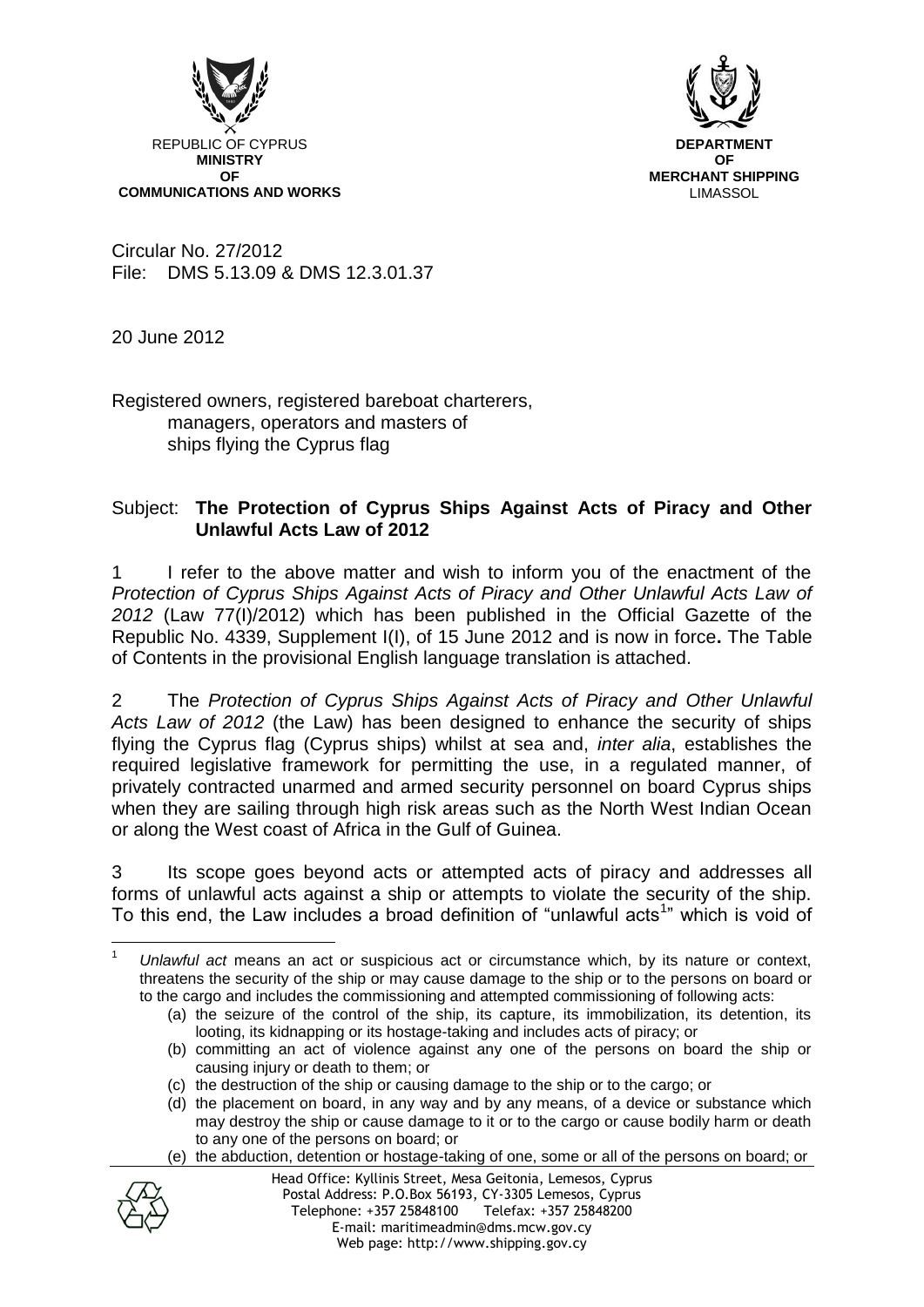motive and refers to any act or suspicious act or circumstance which, by its nature or context, threatens the security of the ship or may cause damage to the ship or to the persons on board or to the cargo.

4 The Law provides that Cyprus ships are required to implement, in addition to the special measures to enhance maritime security as set out in SOLAS chapter XI-2 and the ISPS Code, compulsory security measures when navigating through risk and high risk areas. These can be developed and implemented taking into account the related recommendations and guidelines published by International Maritime Organization (IMO) and/or the shipping industry.

5 The Law allows the registered owner, the registered bareboat charterer or the manager<sup>2</sup> of a Cyprus ship (the operator of the Cyprus ship) to request, on the basis of a reasoned and justified security risk assessment, a permission to engage the services of a private ship security company providing unarmed or armed private ship security guards when the ship is navigating through high-risk areas.

5.1 The use of the unarmed or armed private ship security guards is an additional protective measure which the operator of the Cyprus ship may desire to put in place beyond meeting its obligation in relation to the compulsory requirements.

5.2 However, the private ship security company and its security personnel should be one of those the Government of the Republic (the Government) has vetted and certified as being allowed to provide security-related services to Cyprus ships.

5.3 The circumstances for the use of force should be documented and its use is subject to the prior authorization of the master.

6 The Law has been based and incorporates the recommendations and guidance developed by IMO thus far in relation to the use of privately contracted armed security personnel on board ships navigating in high risk areas.

6.1 Furthermore, the Law takes into account the provisions of the United Nations Convention on the Law of the Sea and in particular the rights of a State as a port and a coastal State within its internal waters, territorial sea and contiguous zone.

7 The Law addresses a variety of issues relating to the position of the unarmed or armed private security guards whilst onboard; their embarkation and disembarkation; as well as, the movement and storage on board of their firearms, their ammunition and of other security-related equipment. It also addresses issues of civil liability of the operator of the Cyprus ship and of its shipboard personnel *vis-àvis* the private ship security company and its employees and *vice versa*.

<u>.</u>

<sup>(</sup>f) the theft or the transportation out of the ship without prior permission of permanently installed or portable equipment or outfitting, documents, supplies, tools or of parts of the ship or of personal property or money belonging to those on board; or

<sup>(</sup>g) the exercise, or the threat, of violence or any other form of blackmail or intimidation for the commissioning or attempted commissioning of any of the acts referred to in (a) to (f) above; or

<sup>(</sup>h) the transmission of information that can assist in the commissioning or attempted commissioning of anyone of the acts referred to in (a) to (g) above.

<sup>2</sup> *Company* as defined in SOLAS regulations IX/1 and XI-2/1.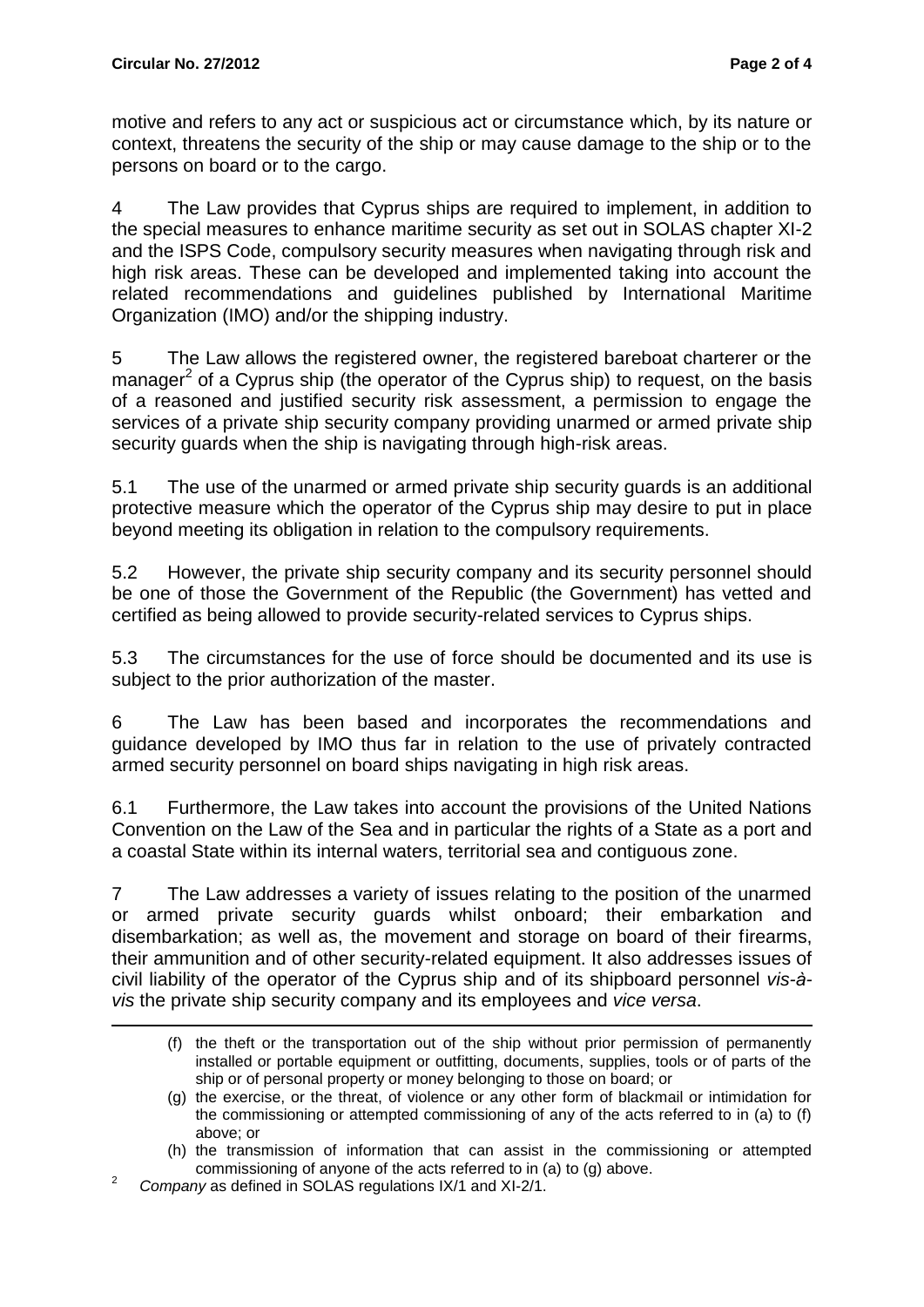8 Taking into account that passenger ships or other ships which carry on board a large number of special or industrial personnel are increasingly tending to engage the services of contractors in relation to the security measures that they are required to have in place for compliance with the requirements of SOLAS chapter XI-2 and the ISPS Code, the Law also regulates this aspect.

9 Furthermore, the Law establishes new rights for seafarers and covers several issues, in particular in cases of the ship being hijacked, in connection with the ordinary rights and obligations of the shipboard personnel.

10 The Law includes provisions regulating the protection of Cyprus ships by the Armed Forces or Security Forces of other States, as well as, issues relating to intervention, immobilization and marking and tracking of Cyprus ships which have been unlawfully detained or seized.

- 11 Some of the Law´s other provisions include:
	- (1) the right of the shipboard personnel for self-defense;
	- (2) the right of the shipboard personnel to arrest and detain those attempting to commit or those who have committed an unlawful act against the ship and to seize their arms and equipment, when they are found on board the ship;
	- (3) the submission by the operator of the Cyprus ship of an application requesting the issuing of a certificate to the ship which will allow the boarding of private ship security guards for the implementation of security measures and the use by them of firearms or other securityrelated equipment whilst within high-risk areas;
	- (4) the submission by a private ship security company of an application requesting the issue of a certificate attesting that the applicant is allowed to provide the services of unarmed or armed security personnel it employs to Cyprus ships;
	- (5) the conditions regarding the issuing, suspension and cancellation of the certificates;
	- (6) the obligations of the master, the shipboard personnel, the operator of the Cyprus ship, in case of boarding of privately contracted unarmed or armed security personnel for the purpose of providing protection to the ship;
	- (7) the obligations of the private ship security company and of its employees, in case of boarding of unarmed or armed private ship security guards for the purpose of providing protection to the ship; and
	- (8) prohibitions and criminal offences.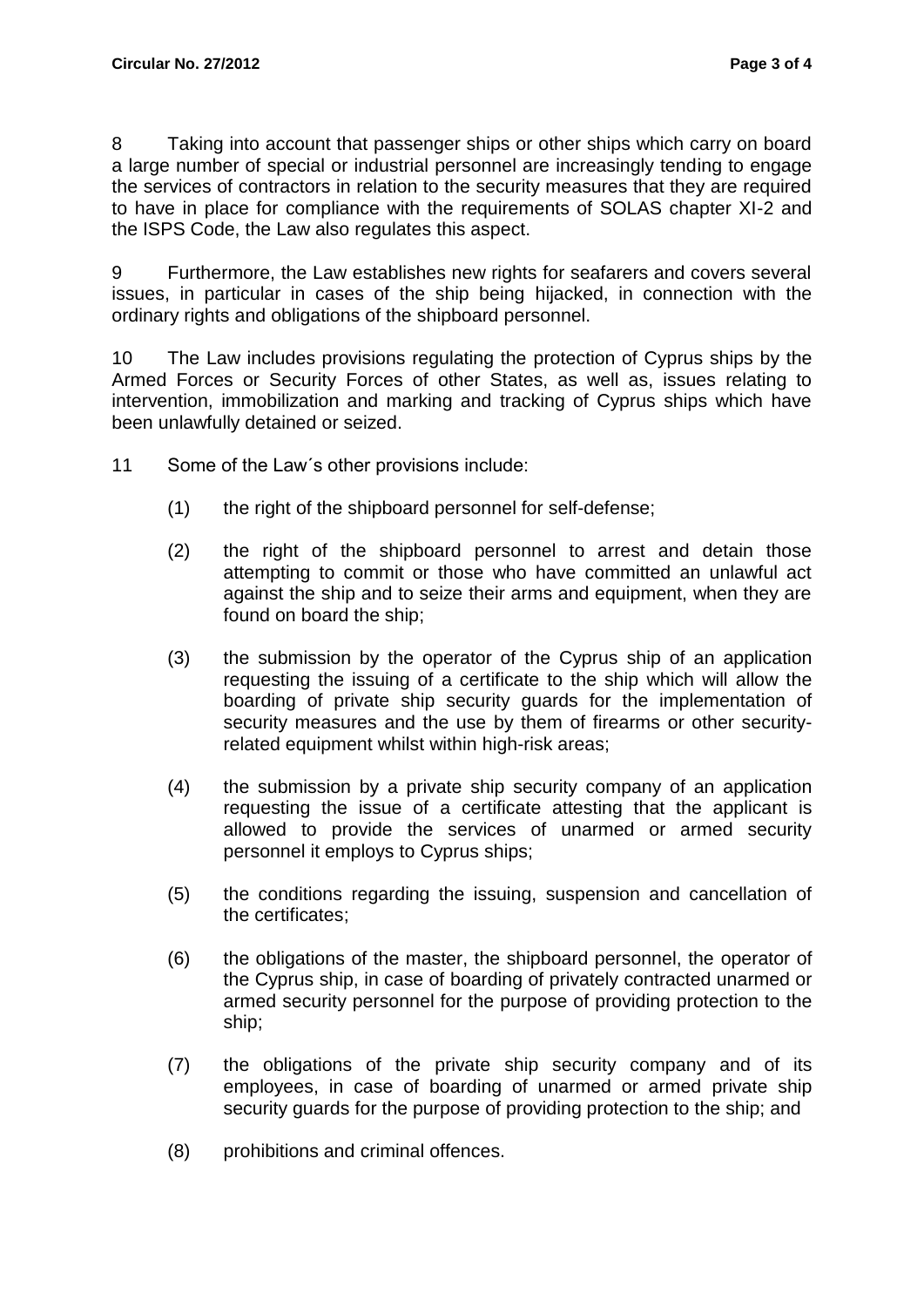12 Further detailed information on the implementation of the provisions of the *Protection of Cyprus Ships Against Acts of Piracy and Other Unlawful Acts Law of 2012* will be provided through subsequent Circulars. In case you need further information please send your request to e-mail address [maritime.security@dms.mcw.gov.cy.](mailto:maritime.security@dms.mcw.gov.cy)

13 The *Protection of Cyprus Ships Against Acts of Piracy and Other Unlawful Acts Law of 2012* in the Greek language is available on the Department's web-site. An unofficial translation of the legislation in the English language will be made available in the near future.

14 The following circulars relating to acts of piracy and armed robbery against ships are hereby revoked:

| Date     | Circular No | Title                                                                                 |
|----------|-------------|---------------------------------------------------------------------------------------|
| 06.08.92 |             | Reporting of Piracy Incidents                                                         |
| 23.09.93 |             | Piracy and Armed Robbery against ships                                                |
| 10.02.95 |             | <b>IMB</b> - Piracy warning                                                           |
| 10.07.02 | 17/2002     | Piracy and Armed Robbery against ships in the<br><b>Territorial Waters of Somalia</b> |

Ioannis Efstratiou Acting Director Department of Merchant Shipping

cc: Attorney General of the Republic Permanent Secretary, Ministry of Communications and Works Permanent Secretary, Ministry of Foreign Affairs Permanent Secretary, Ministry of Defence Permanent Secretary, Ministry of Justice and Public Order Permanent Secretary, Ministry of Commerce, Industry and Tourism Permanent Secretary, Ministry of Labour and Social Insurance Maritime Offices of the Department of Merchant Shipping abroad Diplomatic and Consular Missions and Honorary Consular Officers of the Republic Chief of Cyprus Police Director, Department of Customs and Excise General Manager, Cyprus Ports Authority Cyprus Shipping Chamber Cyprus Union of Shipowners Cyprus Bar Association Seafarers' Unions PEO, SEK, DEOK

LMK/NLCh/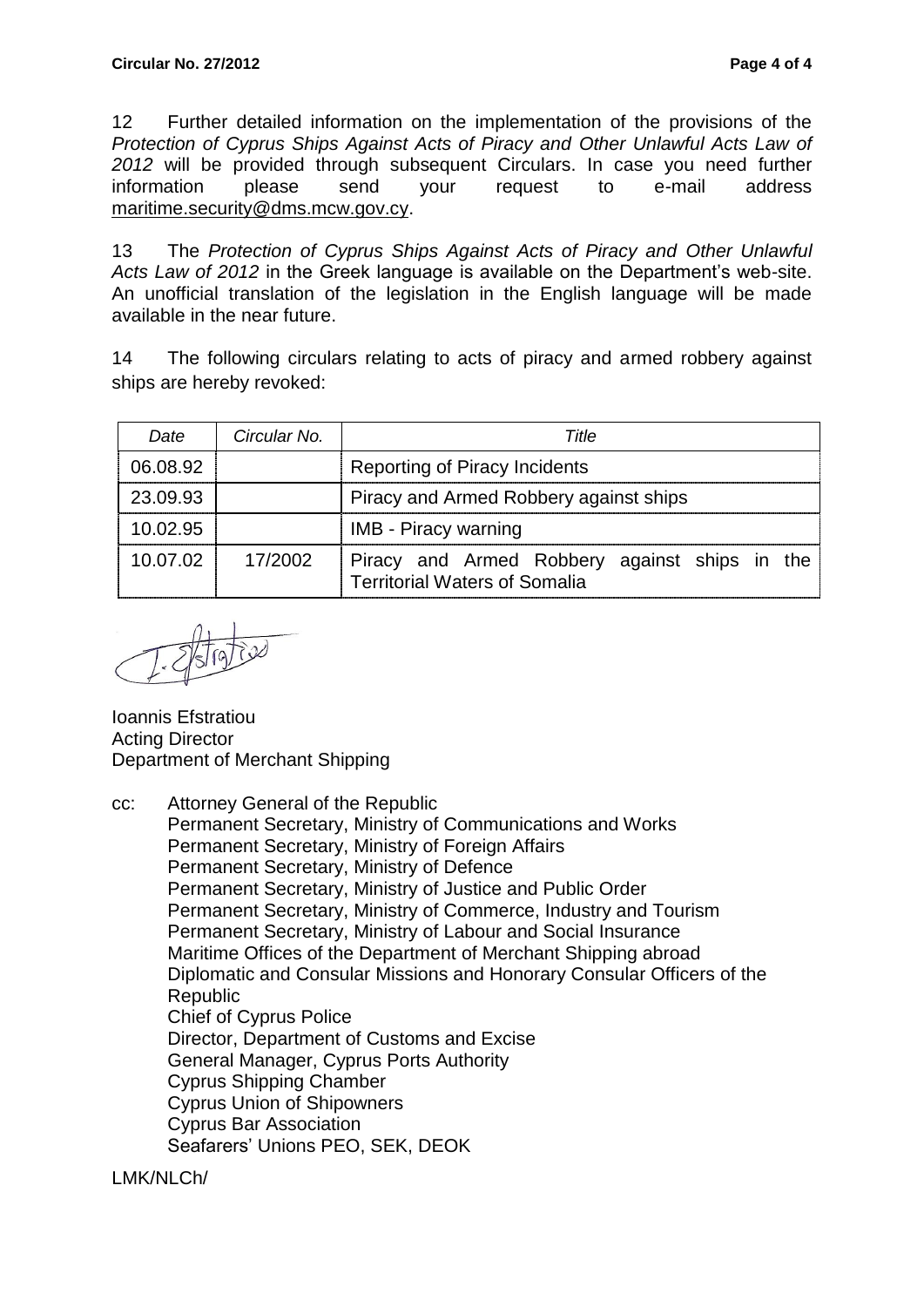# **Provisional translation**

(as of 20 June 2012)

# **The Protection of Cyprus Ships Against Acts of Piracy and Other Unlawful Acts Law of 2012 (Law No. 77(I) of 2012)**

### CLASSIFICATION OF SECTIONS AND SCHEDULES

# **PART I**

# **Section INTRODUCTORY PROVISIONS**

- 1 Short title
- 2 Interpretation
- 3 Competent Authority

#### **PART II**

# **SECURITY AND PROTECTION OF SHIPS – OBLIGATIONS AND RIGHTS**

- 4 Measures to be taken by the master and the ship's operator for the ship security
- 5 Obligations and rights of the ship's master, personnel and of other persons on board
- 6 Obligation to inform the Competent Authority
- 7 Arrest, search, imprisonment, confiscation and detention on the high seas: Powers of the master and crew
- 8 Arrest, search, imprisonment, confiscation and detention on the high seas: Reporting and information
- 9 Arrest, search, imprisonment, confiscation and detention on the high seas: Obligations of the master
- 10 Arrest, search, imprisonment, confiscation and detention on the high seas: Obligations and powers of the Competent Authority
- 11 Arrest and/or detention in the territorial sea by the ship's master and/or crew
- 12 Use of the services of a private ship security company
- 13 Procedure for the issue of a certificate allowing the use of a private ship security company
- 14 Conclusion of a written private agreement with a private ship security company
- 15 Civil liability of the ship's operator
- 16 Information to be provided to the Competent Authority in relation with the implementation of the written private agreement
- 17 Obligations of the ship's master and of the ship's operator
- 18 Obligations with regard to loading, storing, transporting and unloading of arms and of special security equipment
- 19 Obligations in the case of the use of arms and of special security equipment

### **PART III**

# **APPROVAL OF PRIVATE SHIP SECURITY COMPANIES**

- 20 Prerequisites for the approval of private ship security companies
- 21 Application and approval process for private ship security companies
- 22 Approval : Issue of the relevant certificate
- 23 Authorized representative
- 24 Basic duties and obligations in the case of provision of ship security services
- 25 Civil liability of a private ship security company
- 26 Duty to inform the Competent Authority and the ship's operator
- 27 Obligations of private ship security guards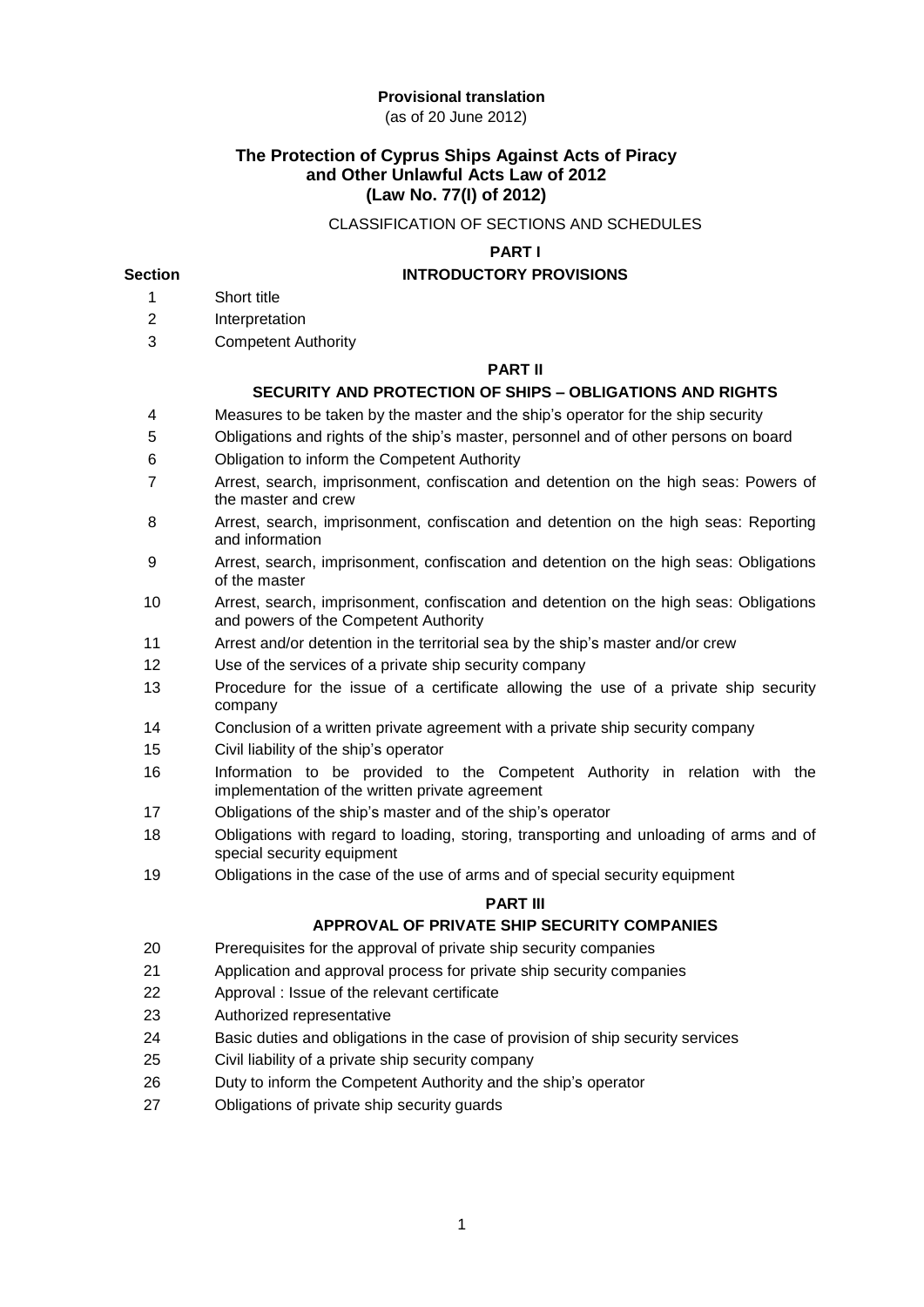#### **PART IV**

#### **RESTRICTIONS AND PROHIBITIONS CONCERNING PRIVATE SHIP SECURITY COMPANIES, PRIVATE SHIP SECURITY GUARDS, ARMS AND SPECIAL SECURITY EQUIPMENT**

- Arrangements with regard to the provisions of other laws
- Prohibitions regarding the use of arms and special security equipment
- Movement of private ship security guards, arms and special security equipment in internal waters or in territorial sea or in contiguous zone
- Movement of private ship security guards, arms and special security equipment on the high seas

### **PART V**

# **PROVISIONS IN RELATION TO APPLICATIONS AND CERTIFICATES**

- Interpretation
- Examination of applications and issue of certificates
- Issue of a certificate to a ship's operator
- Issue of a certificate to a private ship security company
- Extension, replacement, amendment, suspension and revocation of a certificate

### **PART VI**

#### **LEGAL STATUS OF THE SHIP AND PROVISIONS IN RELATION TO HER UNLAWFUL POSSESSION**

- Unlawful possession of ship
- Extension of validity of certificates and other documents of the ship in the event of unlawful possession
- Special composition of the ship's crew
- Obligations during an unlawful possession

### **PART VII**

#### **RIGHTS AND OBLIGATIONS OF THE SHIPOWNER, THE SHIP OPERATOR, THE CREW MANAGER AND THE SHIP PERSONNEL**

- Application and interpretation
- Absence of a member of the ship's personnel due to an unlawful act
- Obligation not to abandon members of ship's personnel
- Suspension of the right to terminate contracts of employment
- Extension of validity of contracts of employment
- Obligation of the shipowner for payment of what has been agreed under the contract of employment
- Entitlement to repatriation
- Right to return to the ship
- Compensation for illness and body injury
- Compensation for injury or body injury by arm or special security equipment
- Mandatory medical examination upon termination of unlawful possession
- Medical care and maintenance
- Members of the ship's personnel who are dead or missing
- Liability does not arise
- Transitional provision
- Retroactive application
- Resolution of labour disputes

### **PART VIII**

# **PROTECTION OF CYPRUS SHIPS BY FOREIGN ARMED FORCES OR SECURITY FORCES**

- Protection of a ship by foreign Armed Forces or Security Forces
- Intervention of foreign Armed Forces or Security Forces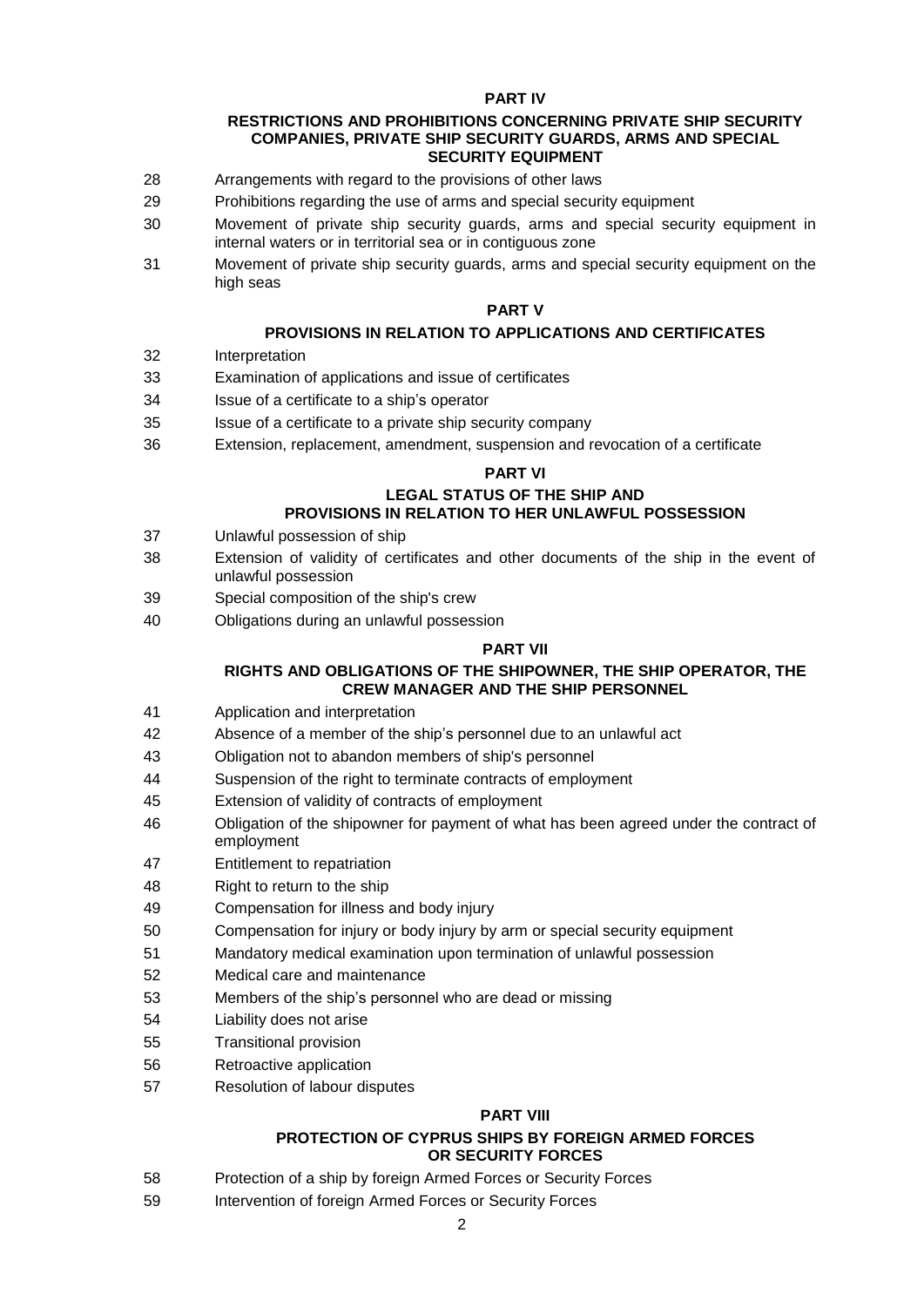- Immobilization and destruction of a ship by foreign Armed Forces or Security Forces
- Marking and tracking of a ship by foreign Armed Forces or Security Forces
- Arrest, search, confiscation, detention, imprisonment and keeping by foreign Armed Forces or Security Forces
- Delegation of powers to a Ministerial Committee
- Obligation to comply
- Criminal offence

#### **PART IX**

# **POWERS OF THE COUNCIL OF MINISTERS**

- Amendment and replacement of Schedules
- Power to issue of instructions
- Power to issue of regulations

### **PART X**

#### **POWERS OF THE MINISTER**

- Registry transactions for ship under unlawful possession
- Determination of related additional requirements
- Power to issue related orders
- Power to issue related instructions
- Hierarchical recourse before the Minister
- Obligation to comply
- Criminal offence

#### **PART XI**

# **POWERS AND OBLIGATIONS OF THE COMPETENT AUTHORITY**

- Investigation of unlawful acts and incidents
- Monitoring and surveillance of compliance: Inspections, audits and surveys
- Obligations and powers of the Competent Authority and of officers duly authorized by the Competent Authority
- Freezing, seizure and confiscation
- Imposition of a prohibition to operate
- Power to issue instructions and notification of decisions
- Obligation to comply
- Criminal offence

### **PART XII**

### **POWERS AND OBLIGATIONS OF THE DIRECTOR**

- Publication of the decisions of the Minister and of the Competent Authority
- Entries in the official logbook
- Determination of fees
- Power to issue instructions and determination of forms
- Obligation to comply
- Criminal offence

#### **PART XIII**

### **GENERAL CRIMINAL OFFENCES AND COMPETENT COURTS**

- General criminal offences
- Jurisdiction of the Courts of the Republic

### **PART XIV**

#### **MISCELLANEOUS PROVISIONS**

- Declarations
- Administrative fine